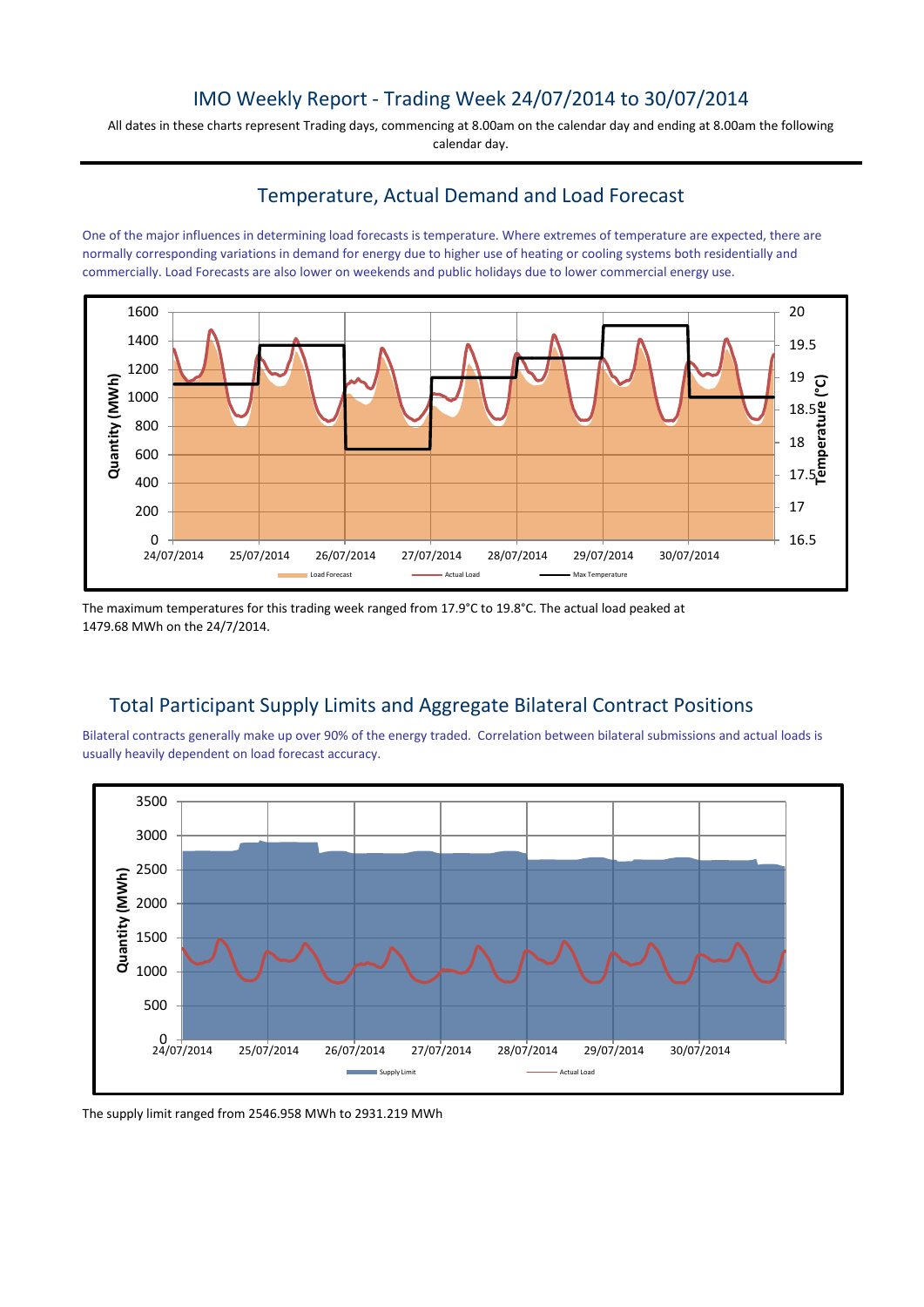#### Net Balancing Market Trades

Bilateral contracts and STEM trading are generally based on the forecast energy requirements of Participants. When the forecast requirements are higher or lower than the actual requirements for a day, this Market energy must be bought and sold in the balancing mechanism. This graph shows the estimated net balancing trades.



The majority of the balancing activity this week occurred within Balancing Supply. The maximum balancing demand for the week reached 120.127 MWh on the 24/7/2014. The maximum balancing supply for the week reached -203.099 MWh on the 30/7/2012.

# Total Traded Energy

This chart represents a comparison between the total net energy that is traded in Bilateral Contracts, the STEM and the balancing mechanism. Balancing Supply represents cases in which the total contract position is greater than the demand and customers must supply energy back to balancing. Balancing Demand represents cases in which the total contract position is less than the demand and customers must purchase energy from balancing.



Total balancing supply equalled -10185.306 MWh whereas total balancing demand equalled 9054.042 MWh. The Total STEM Traded quantity was 17991.63 MWh, with the STEM Clearing Quantity ranging between 24.386 MWh and 176.965 MWh.